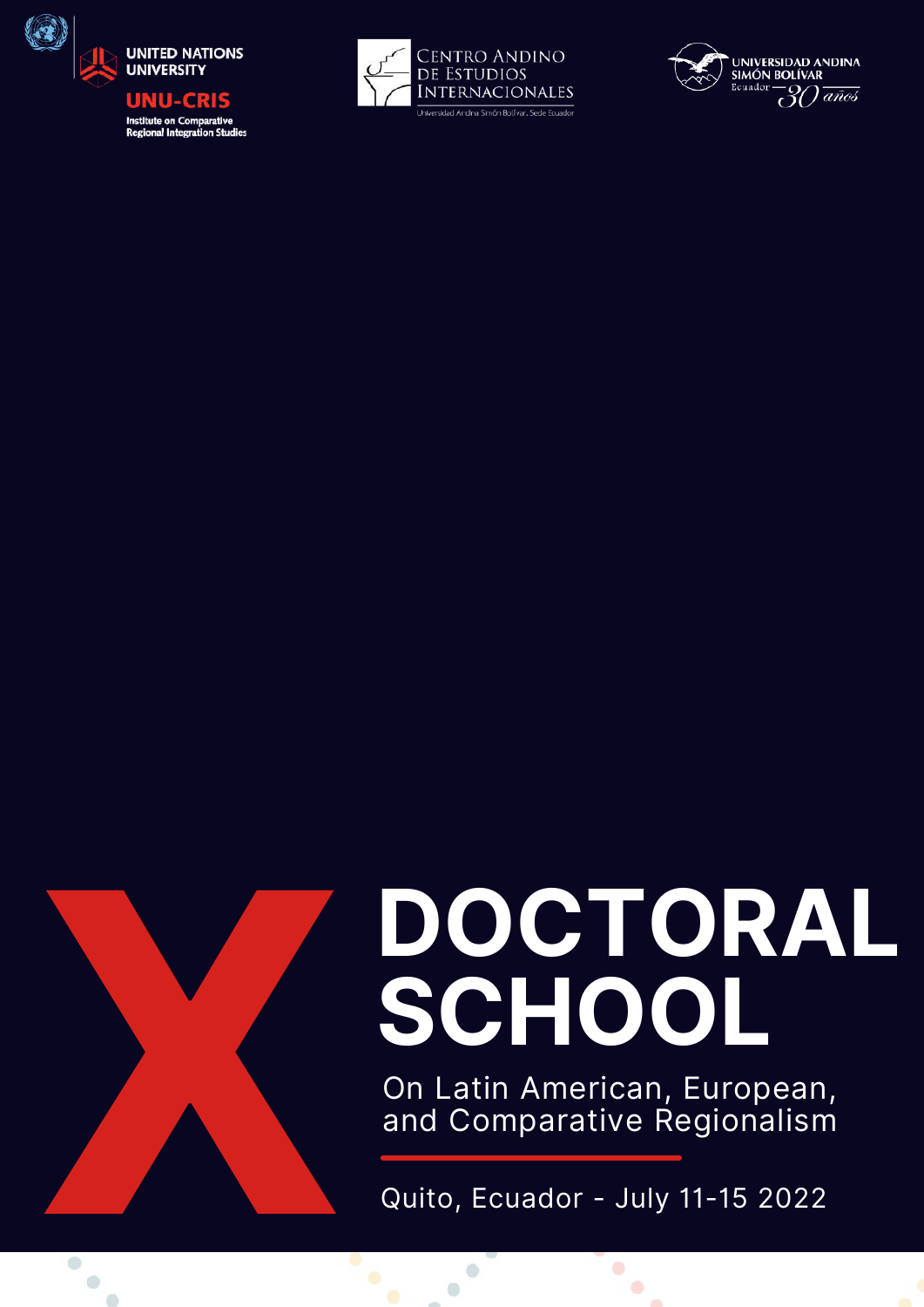

#### **About us**

The Doctoral School is a capacity building program executed by the Institute on Comparative Regional Integration Studies of the **United Nations [University](https://cris.unu.edu/)** (UNU-CRIS) and the Centro Andino de Estudios Internacionales from **[Universidad](https://www.uasb.edu.ec/) Andina Simón Bolívar, Sede Ecuador** (UASB-E)

We seek to establish a network of researchers who are based at universities from all over the world and work on regionalism.

We bring together a group of **doctoral and early career researchers** for a series of lectures on methods, theories as well as new trends in Latin American, European and Comparative Regionalism. Moreover, we offer personalized tutorial sessions for participants to discuss their research projects. The Doctoral School is biligual: English and Spanish.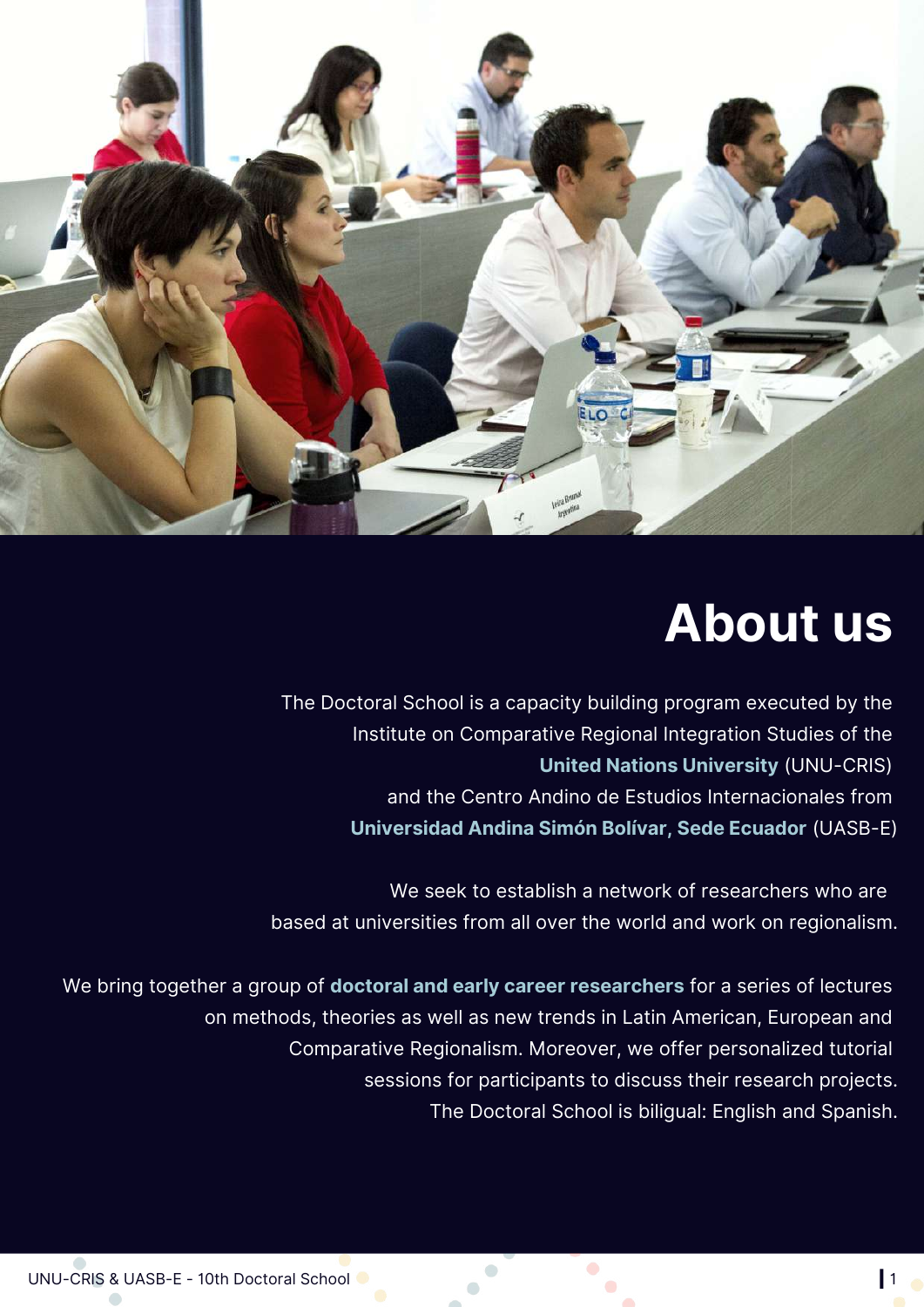### **Our team**



#### **Philippe De Lombaerde I Program director**

Director at UNU-CRIS

**in**  $R^6$ (iD)



**Michel Levi I** Program director

Coordinator of Centro Andino de Estudios Internacionales at UASB-E in R<sup>9</sup> in



Researcher and professor FLACSO Argentina and researcher for CONICET



Policy and communications officer at UNU-CRIS



Cluster coordinator and Research fellow at UNU-CRIS



**Juliana Peixoto I** Doctoral committee member

**Andrew Dunn I** Doctoral committee member

**Frank Mattheis I** Doctoral committee member

 $\bullet$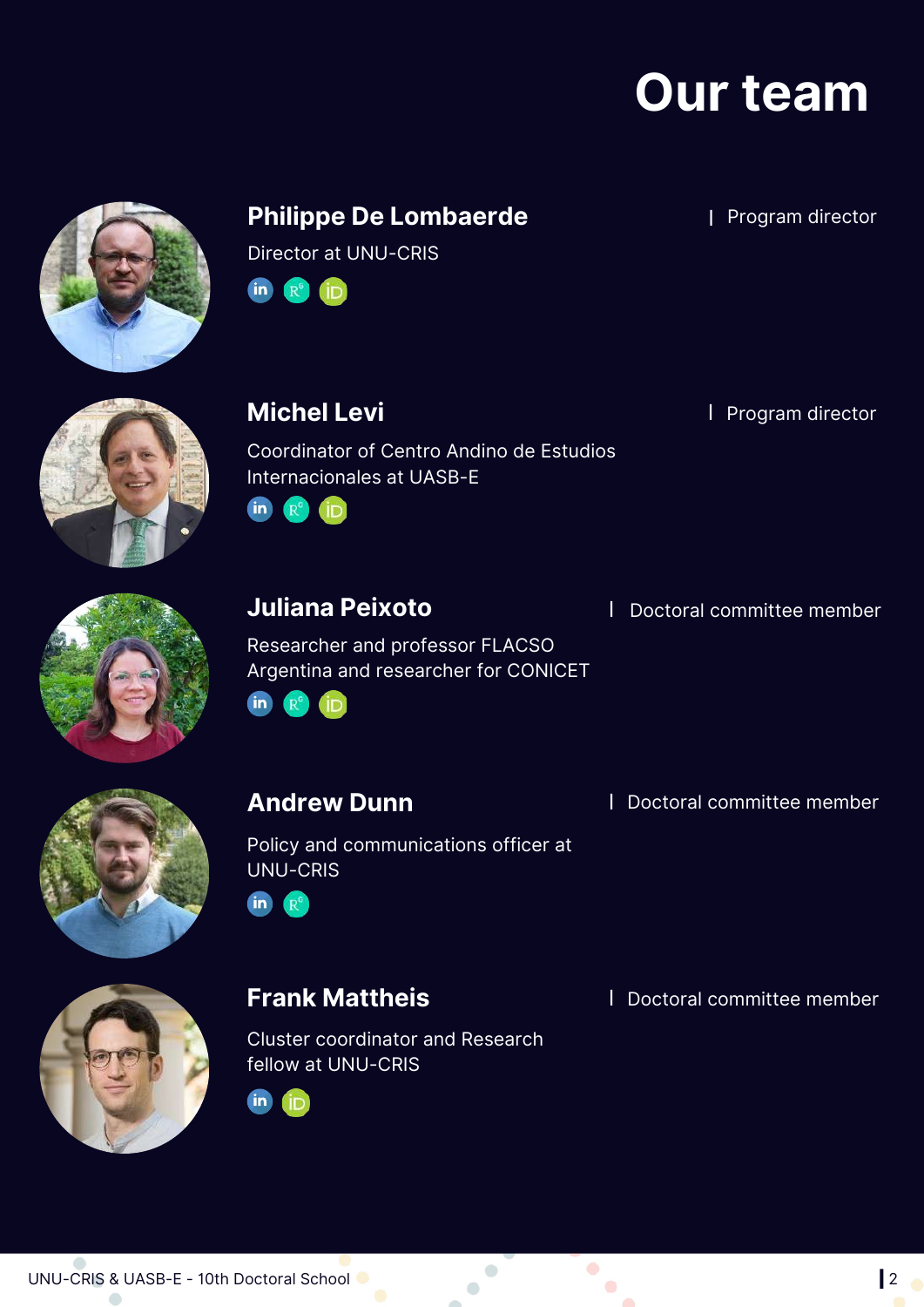## **Audience**

Participation is open to doctoral candidates and early career researchers from all social science sub-disciplines in various stages of their research projects dealing with Latin American, European, or Comparative Regionalism.



## **Tenth edition**

The Doctoral School will take place from Monday 11 July to Friday 15 July 2022 in Quito in the Universidad Andina Simón Bolívar, Sede Ecuador.



## **Methodology**

- **Lectures** and **round tables** cover 1. interdisciplinary debates, concepts, methods and insights into how to achieve policy impact and disseminate results.
- **Tutorial sessions** allow participants to 2. present their research project and receive feedback from experts.
- Leisure activities. 3.

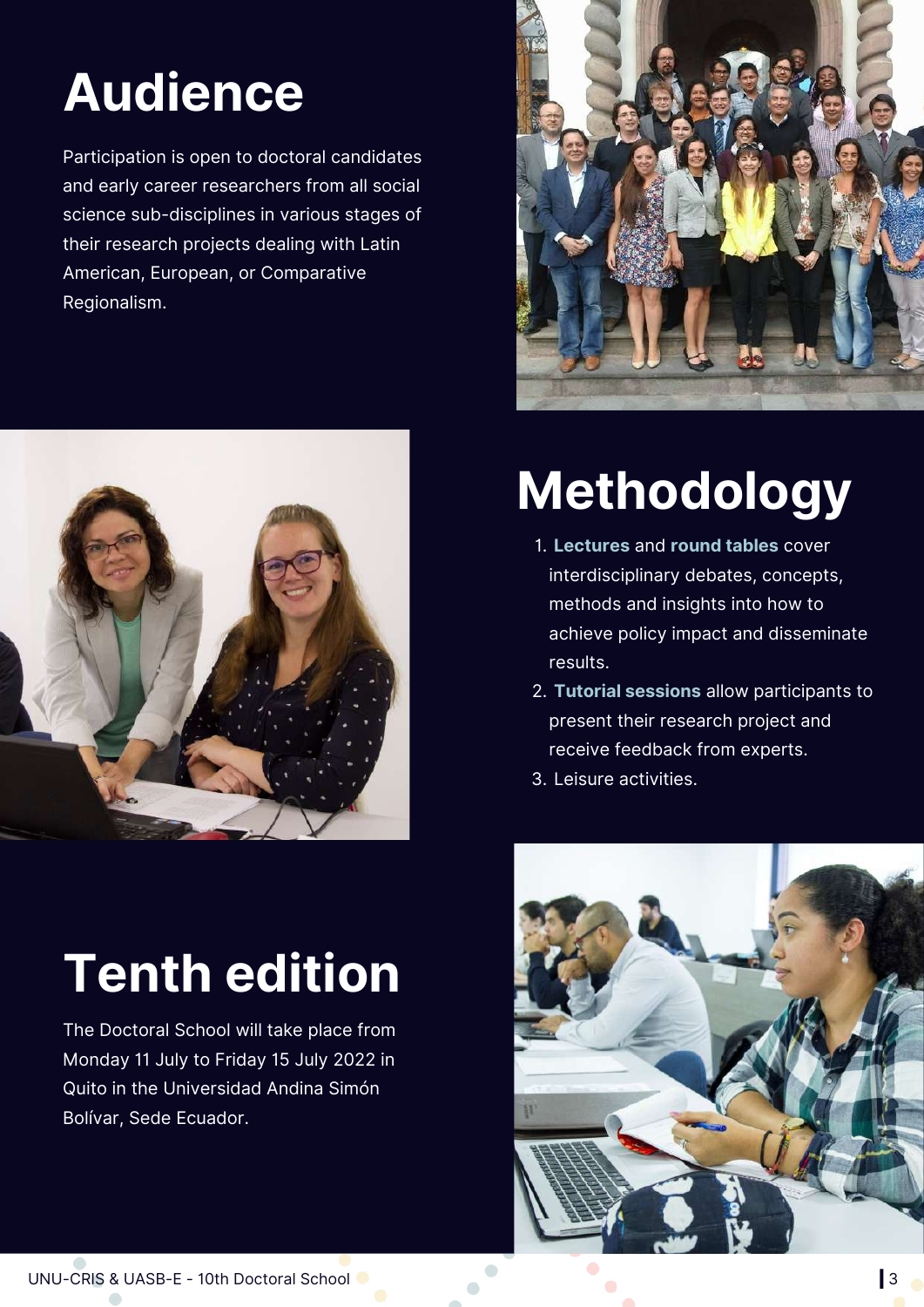

### **Certificate**

Participants will receive a certificate from the Universidad Andina Simón Bolívar, Sede Ecuador and the Institute on Comparative Regional Integration Studies of the United Nations University.

The document can be used to comply with requirements of the doctoral training programmes in the participants' universities.

#### **Lecturers**

Lecturers at the Doctoral School will be announced soon.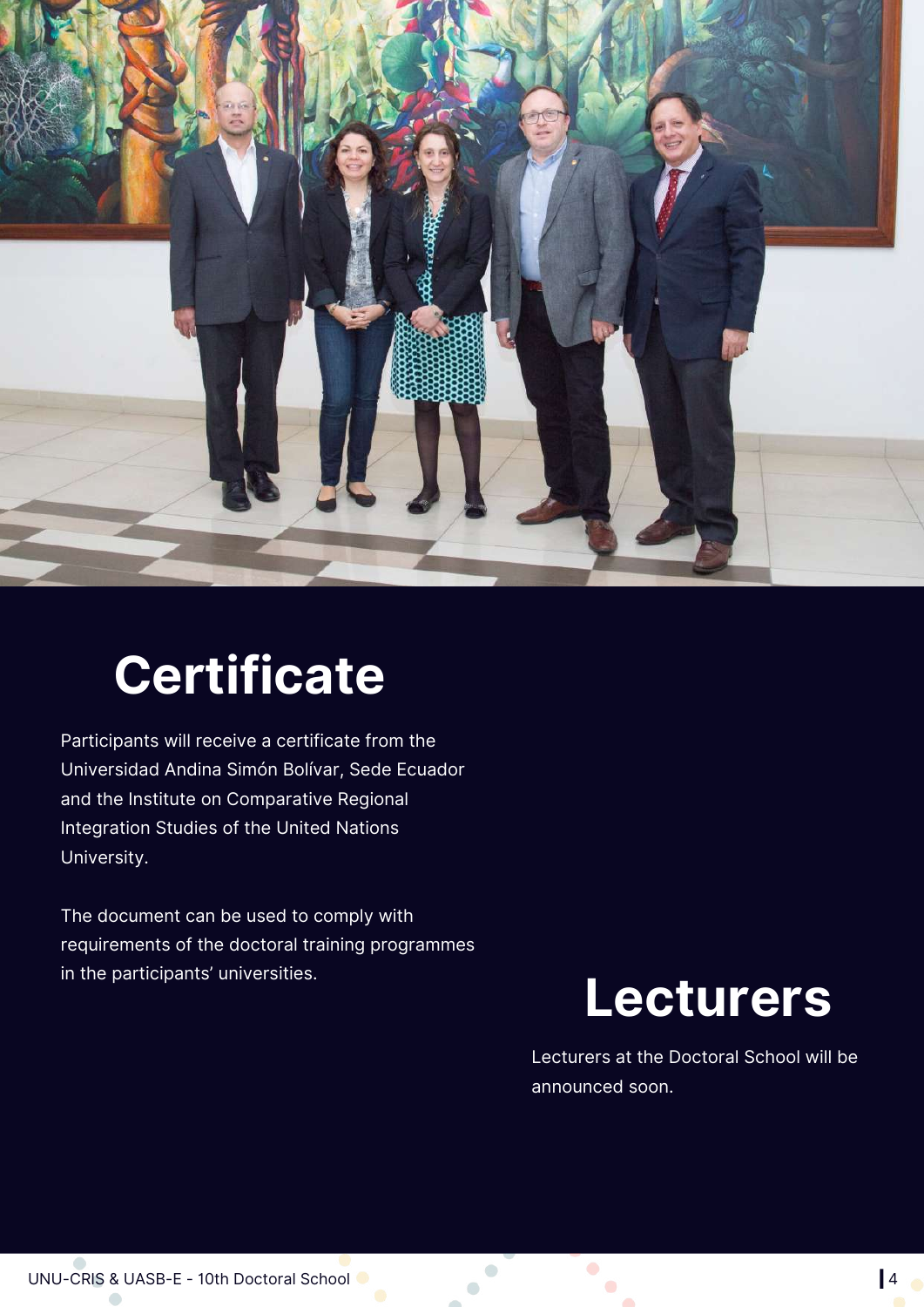# **Application**

The application process will be open from February 21<sup>[st](https://cris.unu.edu/ninthdoctoralschool)</sup> until May 21<sup>st</sup> 2022.

[Candidates](https://cris.unu.edu/ninthdoctoralschool) will require to send the following files:

- Motivation letter (up to 500 words) 1.
- 2. Detailed curriculum
- 3. Outline of their planned or ongoing research project

The documents have to be submitted in the Doctoral School's application form and can be written in Spanish or English.

#### **[Apply](https://docs.google.com/forms/d/e/1FAIpQLSezrAW7p0ukOhd5vEXJy87Z5CK7BtSi0fDoPXXPrBMKr7AHAw/viewform) here**

#### **Fees**

The general enrolment fee is 450 USD, Latinamerican students, a reduced fee of 350 USD is applied.

The payment covers participation in lectures, leisure events, lunch, and coffee breaks.

We offer a limited number of scholarships to cover enrolment and on-campus accommodation.

Candidates wishing to apply for a scholarship should specify their need in the motivation letter and attach a written confirmation by their institution is unable to cover the enrolment fees.